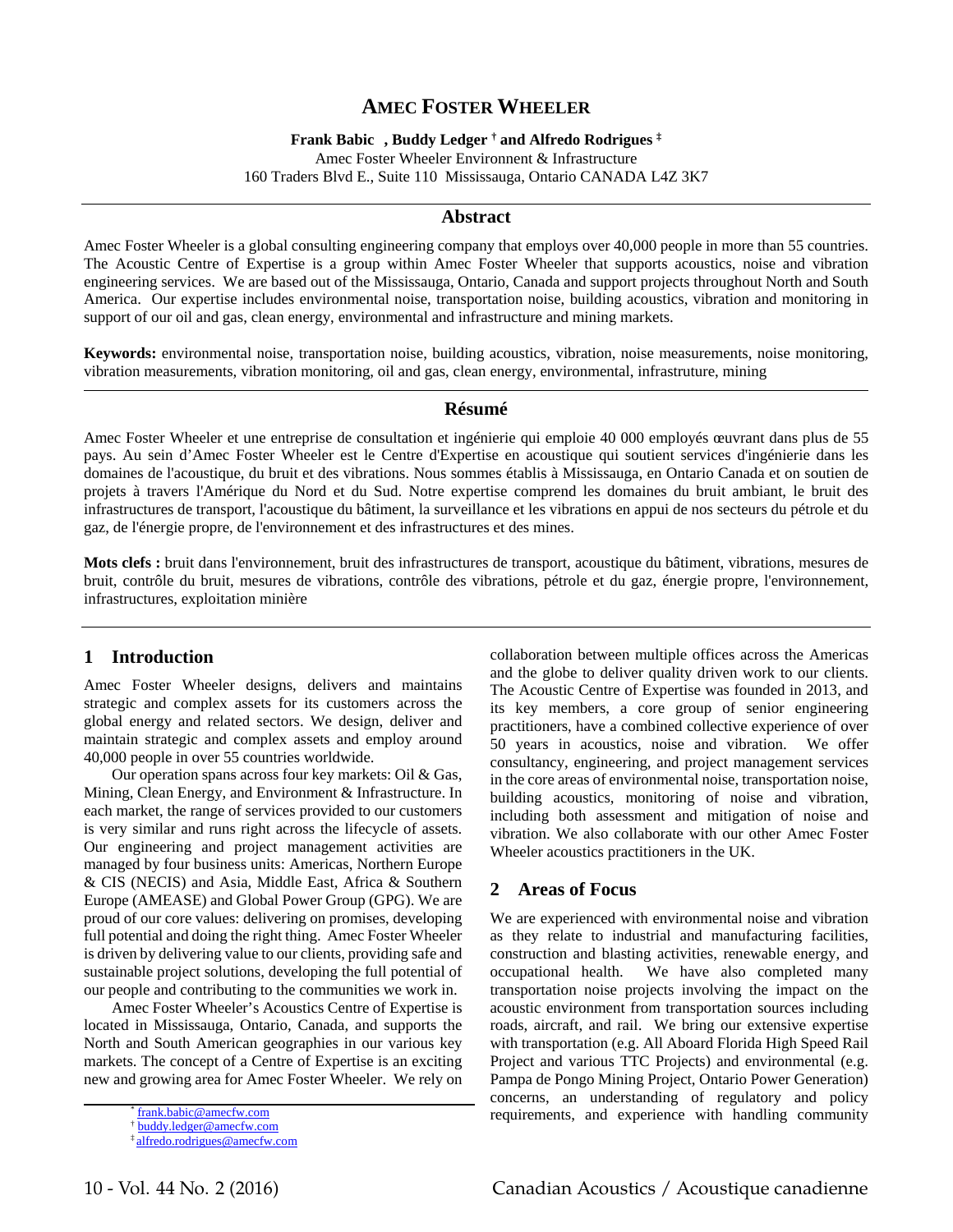consultation for our environmental and transportation clients – both locally and across the Americas.

 The successful design and operation of any building involves incorporating various engineering disciplines including architectural, mechanical, electrical and structural. These disciplines continue to evolve in their need to address noise and vibration. We have extensive successful experience delivering building acoustic projects (e.g. UofT Innis Town Hall and Cinema Retrofit) by ensuring the integration of acoustics throughout the entire design, delivery and commissioning process.

We have the knowledge and experience to address vibration generating activities and associated impacts to buildings and structures (e.g. Deloro Mine Site Cleanup Project Blasting). Typical sources of vibration we address include construction equipment, rail transportation and explosive blasting.

The measurement and monitoring of noise and vibration is a requirement for a variety of projects and diverse jurisdictions. We are continually involved in the measurement of individual sources of noise and vibration, as well as monitoring construction for on-going noise and vibration impacts to communities (e.g. Edmonton Downtown Tunnel Construction Vibration) as well as long-term operational noise monitoring from facilities and transportation corridors.

### **3 Sample Projects**

### **3.1 Rumble Strip Noise**

Amec Foster Wheeler conducted a detailed assessment of rumble strip noise for the Ontario Ministry of Transportation. Noise levels (both interior and exterior to the car) were investigated and a classification of noise characteristics for the different designs was developed. From this investigation, we were able to identify various design characteristics (width, distance between strips, angled) that contributed to overall noise levels, and tonal components, of rumble strip designs.



**Figure 1:** Rumble strip noise testing

### **3.2 UofT Innis Town Hall and Cinema Retrofit**

Amec Foster Wheeler was choosen to provide acoustic design for the retrofit of the University of Toronto Innis College Town Hall and Cinema. The Acoustic Centre of Expertise integrated with the project team from the early stages of conceptual and detailed design, tendering and construction. We were successful in meeting the interior reverberation time criteria for the cinema, while significantly upgrading the sound isolation to adjacent spaces in Innis College through wall and door construction upgrades.



**Figure 2:** University of Toronto Innis College Town Hall and Cinema

### **3.3 Edmonton Downtown Tunnel Construction Vibration**

The Amec Foster Wheeler Acoustic Centre of Expertise, in collaboration with the local Edmonton office, has and is continuing to conduct vibration monitoring for the City of Edmonton's Downtown Intensification project. This involves standard vibration monitoring for drop shaft construction and tunnel boring activities, as well as specific vibration monitoring of Nuclear Magnetic Resonance (NMR) spectroscopy and experimental labs at the MacEwan University.



**Figure 3:** Tunnel boring machine breaking through receiving shaft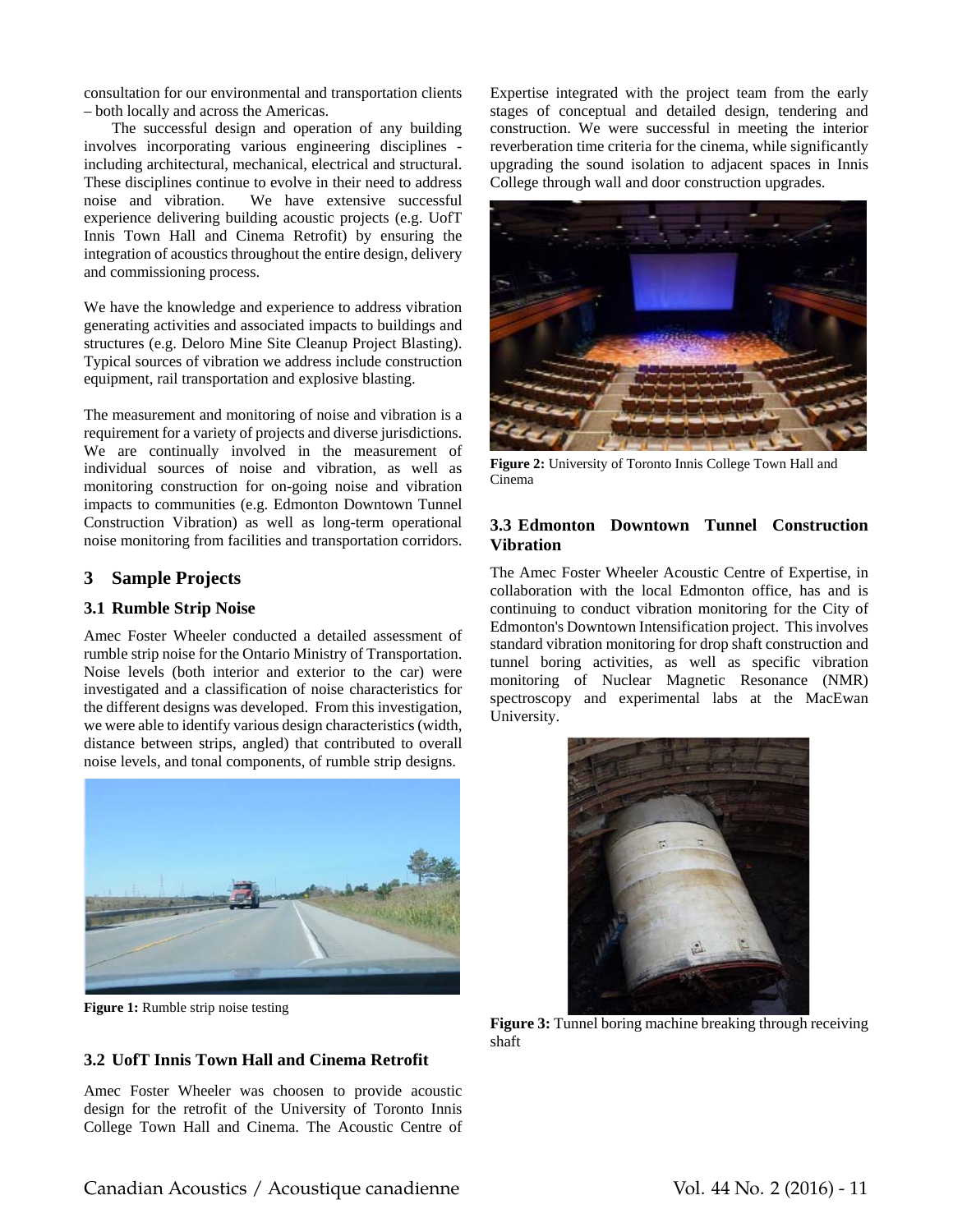# **THE ACOUSTIC RESEARCH IN THE DEPARTMENT OF ARCHITECTURAL SCIENCE**

## **RYERSON UNIVERSITY**

**Umberto Berardi <sup>1</sup>, and Ramani Ramakrishnan <sup>2</sup>** Department of Architectural Science, Ryerson University 350 Victoria Street, Toronto, Ontario M5B 2K3

### **Résumé**

Le laboratoire de la science du bâtiment dans le département de sciences architecturales a les capacités pour mener des expériences d'évaluation des propriétés de matériaux acoustiques. Quatre tubes d'impédance sont disponibles pour évaluer le coefficient d'absorption et un certain nombre de propriétés associées. Les tests utilisant un système a deux microphones ainsi que les tests utilisant un système à trois microphones peuvent y être effectués. Un soufflerie à échelle réduite peut être utilisée pour des expériences de localisation de sources. Modélisation détaillée par éléments finis, en utilisant COMSOL, peut être utilisé pour prédire la performance acoustique des silencieux passifs, les résonateurs de Helmholtz ainsi que la propagation du son dans des souffleries. La simulations Aero-acoustiques est également possible en utilisant le puissant logiciel "ACTRAN". Enfin, la recherche acoustique reliée au auditorium et salle sont réalisées en utilisant à la fois les outils de simulation ainsi que des études expérimentales. Les détails de la recherche seront mis en évidence dans ce bref résumé.

**Mots clefs :** propriétés des matériaux, aéro-acoustique, conception de contrôle de bruit

#### **Abstract**

The building science laboratory in the Department of Architectural Science has capabilities to conduct research activities in the field of room acoustics and noise control. Four impedance tubes, with both two-microphone and three-microphone systems, are available to evaluate the absorption coefficient as well as a number of other material properties. A scale model wind tunnel is also available for source localization experiments. Detailed finite element modelling, through COMSOL, are used to predict acoustic performance of passive silencers, Helmholtz resonators as well as sound propagation in the available wind tunnels. Similarly, aero-acoustic simulations are also possible by using the software ACTRAN. Finally, auditorium and room acoustic researches are conducted through simulations as well as through in field measurements.

**Keywords:** Room acoustics, material properties, aero-acoustics, noise control design

#### **1 Introduction**

The Department of Architectural Science (DAS) at Ryerson University has two faculty members whose teaching and research focus on acoustics and noise control.

Two acoustics courses catered to architectural science students are being offered at the undergraduate level. The third year course teaches basic acoustic materials on room acoustics and sound transmission. The fourth year course (also available to graduate students) deals with acoustics of performance spaces.

The main areas of the acoustics research are described below.

### **2 Architectural Acoustics**

Sound represents one of the most valid and often underestimated ways to experience a space. The acoustics of heritage buildings is often crucial. This new attention to cultural heritage has fostered the study of the relationship between the architecture and its acoustics. Within this

l

context, the acoustics of Italian historical buildings (mainly churches [1, 2] but also theaters [3]) was researched by Dr. Berardi over the last decade. Similarly, the music rooms were researched through both simulations and site measurements by Ramakrishnan and Dumoulin [4]. Room acoustics studies have been performed using both detailed analysis as well as software simulations with EASE, CATT and/or ODEON.

## **3 Acoustic Materials**

The characterization and testing of new building materials and building systems is among the most active area of research in the DAS Acoustic Lab at Ryerson. Sustainability principles and new design criteria provide the impetus to study new systems composed of natural materials (mainly vegetative fibers) for sound absorption treatments [5]. Based on their microscopic configurations, both porous absorbing cellular as well as fibrous materials have been considered (Fig.1). Sound absorption, air resistivity, open porosity, and tortuosity measurements have been conducted and the results

<sup>1</sup> uberardi@ryerson.ca

<sup>2</sup> rramakri@ryerson.ca